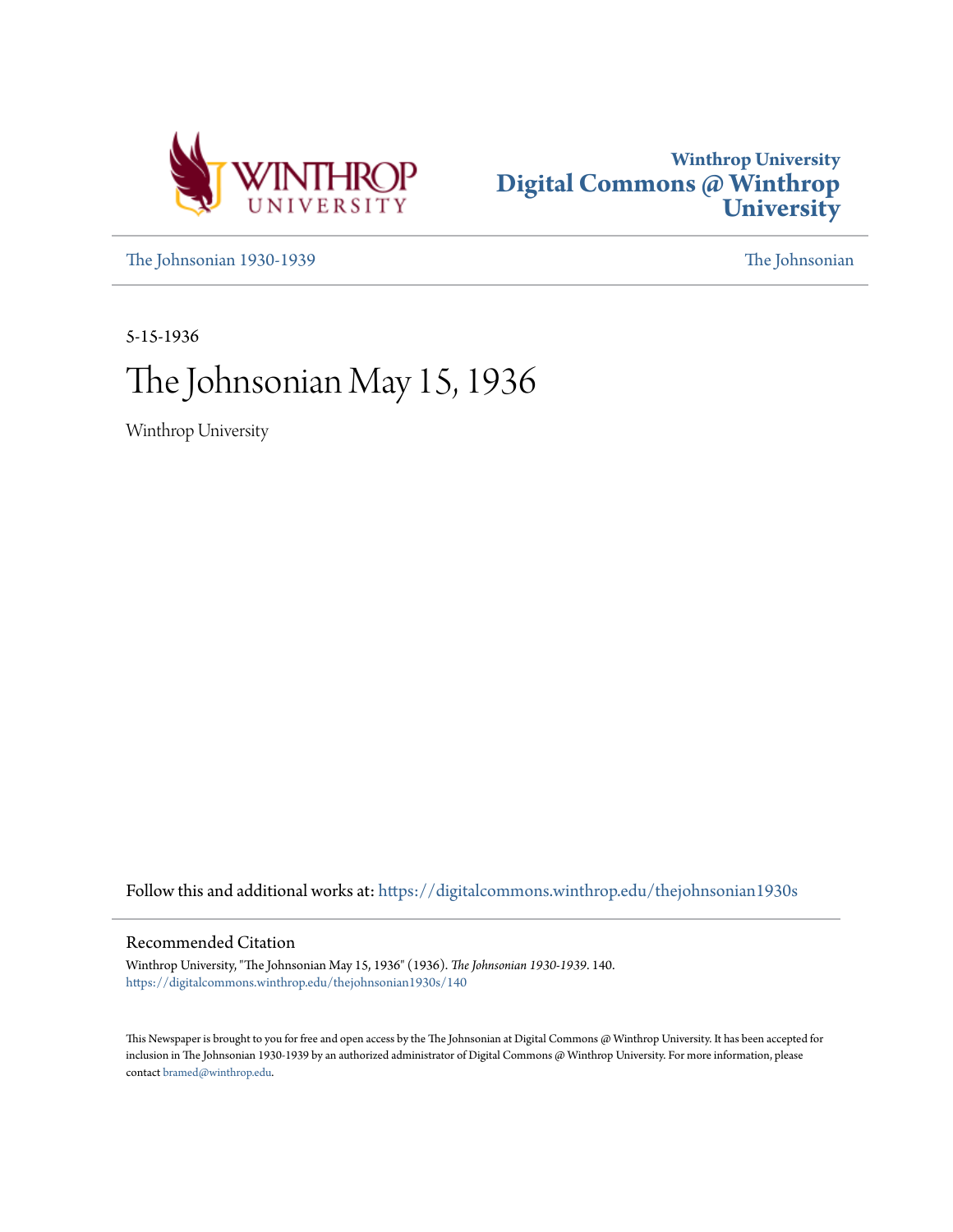# The Johnson

after

enter

PTION, SLOP A TEAR

Dalsy Chain, Concert Ens.

Literary Societies to Pres

Plans for 1936 O

Plays at Joint Celebra-

**1**ion

Plano quartet for two pianos will b resented by Mary O'Dell, Elizabeth

(Continued on Page Pour

Elma Pearson, rising Senior f.

NOTICE NorTegular issue of The Dente results of the published Beptember 18, 1930.<br>The Senior 18, 1930.<br>The Senior Issue will be distributed May 29, 1936.

Club Names Officers

0 cm<br>-ht g

wn

dred Hayer

ble Are Other Features

**ALUMNAE MEET SATURDAY** 

**Announced By Administration** 

## **Rising Seniors Elect Twenty As Representatives In Senate**

Ten Will Re Permanent Se tors; Ten Will Be Temperary

NEW MEMBERSHIP RULE

VOL. 11, NO. 28

Other Classes Will Hold Ele tions Later In Semester

ent op stors and tel **FATY SEDA** tors were elected by the dor class at a meeting Wednesday av 13, at one o'clock.

The permanent members were elec-I from last year's representation is hers were elected from the class a ace with the rub ed in the February-March meetin of the Senale and accepted by the Statent Covernment Association on Marc

The following are permanent members: Virginia Walber, Märguerite Zelgler, Gladys Guyton, Tirrah McAl-plac, Eli Lakt, Virginia McCluen<br>Local Louise Klut, Lakt, Virginia McCluen<br>Louise Klugh, Dimples Thomas, Bobbis<br>Jennes, a

James, and Lorena Galloway.<br>The temporary members are: Mary<br>Gallman, Martha Moore, Anne Pruiti,<br>Lib Kerhulas, Willene Reeves, Dorotly,<br>Strond, Suo Flowers, Sulp Geiger, Vir.<br>Ethiopia (Sub Flowers, Sulp Geiger, Vir.<br>The rul

uise Klugh, Dimpler Theorem is abetic out the possiblic for students from 1- acknoss, and Boberts Marsh premises a Marsh premises a more in the more of the organiza-<br>
a life and correlate the more are Marsh Weakherly, reti ist of two cl nam representatives shall be temporary<br>nam representatives shall be temporary<br>embers. Of the ten sophomore repre-

es,<br>a who have been elected tou<br>embers are eligible for reelec<br>mporary or permanent men

on<br>
ora.<br> **STA a stachard elected as a permanent<br>
STA a stachard exactle and file which makes are a member ex-officio of the senate<br>
rer place as a permanent member shall proposed that<br>**  $\frac{1}{2}$  **for term of office. At the** 

ermanent membership.<br>Por the year 1836 freshmen shall<br>heet five temporary members; sopho-<br>sores shall elect five temporary mem-<br>era and five permanent members; ers and five permant  $n$ jumors some erect ten permanent mest<br>best, five of which must come free<br>last year's membership, and five ten<br>porary members; and seniors shull ele y members, ten of which she me from last year's con nbershi Elections of senators from  $m<sup>th</sup>$ 

uses will be held later on in the yes

#### **Sarah Harper Heads** Delta Sigma Chi Clul

Sara Harper, of Andrews, was elected<br>president of Delta Sigma Chi, home<br>economics fraternity, at a meeting Priday, May 8.

day, May 2.<br>Other officers elected were Erma Lee<br>Thomlinson, vice-president;; Loui-<br>Colims, secretary; and Caroline Pulle:

LAST CHANCE!<br>Books will be sold at it each is<br>the basement of Main Building Bat the house the basement of many summers will also provided to buy **Y. W. C. A. BOOK COMMITTEE IDR. PHELPS SPEAKS** AT JUBILEE MEET

Virginia McKeithen Voted Best

re lead Mary Ultrian Prowell, and the Ultrian Mary China and Anary of the additional Mary Ultrian Province (propriets): Dot Mary Hotel Scheme (province in the Debattra League) propriets): Dot Mary Hotel China Mary China M

#### Athletic Associator **Inaugurates Officers**

Athletic Association officers for 1936.<br>
37 were installed on Thursday evening<br>
May 7, at 7 o'clock, in the amphi-

 $\begin{minipage}{0.03\textwidth} {\small \textbf{B} \textbf{I} \textbf{I}, \textbf{I} \textbf{I}, \textbf{I} \textbf{I} \textbf{I} \textbf{I} \textbf{I} \textbf{I} \textbf{I} \textbf{I} \textbf{I} \textbf{I} \textbf{I} \textbf{I} \textbf{I} \textbf{I} \textbf{I} \textbf{I} \textbf{I} \textbf{I} \textbf{I} \textbf{I} \textbf{I} \textbf{I} \textbf{I} \textbf{I} \textbf{I} \textbf{I} \textbf{I} \textbf{I} \textbf{I$ 

CHARGE IN Debate<br>
treasurer.<br>
The second of the state of the organize construction of the state of the comparison of the state of the SMS of the SMS of the SMS of the SMS of the SMS of the SMS of the SMS of the SMS of the

**Teams Linuxe UD F CKAINS** we re-rise by a two-third majority contained and the predium of the space in the line of the state of the state of the state of the state of the state of the state of the state of the state of t

#### IN SWIMMING PAGEANT HOLDS SPORTS CENTER Scott and Barnwell Play Leading Victors in Finals to Be Deter Roles in "A Water Wedding'

Winthrop Athletic Association pro ented the "Water Wedding," swim

ming pageant, Wednesday and day, May 13 and 14, in the gyes unt, Wednesday and Thurs at 6:36 at 0:30.<br>After Mr. "H," and Miss "O" wer Nater Mr. "H," and Miss "O'<br>wed, the wedding party was entered by stunts, diving, tandem swin<br>a life saving skit, and swimm

Gas

The main of the Machine Maria Control Control Control of the main of the main of the main state of the state of the main state of the main state of the main state of the main state of the main of the state of the main of t

## Winthrop Meets<br>Citadel In Debate

Ined As Result of Games This Afternoon

Results of the 1936 intra-mural all contests will be determined this<br>fternoon in the final games of the afternoon in the final panes of the final panel of the statement product in the Junkov definition of the state of the state of the Preshmen H-11 in the first series the preshment H-11 in the first series the panels panels

MR. 'H2' WEDS MISS 'O' BASEBALL TOURNAMENT 1936 Commencement Plans Are

9 games praiering resulted in a more of diameters 3, and Juniors 3, Spehomeres 23, and Juniors 1, Dat Manning, esteber, Dati, The Senior 1, The Senior Linds, and Juniors 1, The Senior Linds Data in the presence of the pres

BY MARY WRIGHT

Regina LeGare, left field; and I Martin, short stop.<br>Miss Lillian Wellner umpired th entor-Junior game: R

was base umpire.<br>The Sophomore-Pr ted in a vicetory for the The Sonhomore team was as fol

and boundle McMeekin, catcher; Mar<br>horie Mitchell, pitcher; Mary Emm<br>Martin, first base; Piorence McPher n, second base; Julia Thomas, third<br>se; Ila Mae Allen, short stop; Louise son, a

It as a numeral state and state and the state of red in the state of the state of Brown and Nika McPherson<br>It field; Jean Flynn, left field<br>it Brown and Nika McPherson Dickie Bro

Dickle Eirown and Nisa McPherson and Nisa McPherson<br>spectroly. The prediction of the main State Hermann and Nation, re-<br>prediction for Allen and Osation, re-<br>me Freehmann team was composed of the Kelley, calcher: Freenome

#### Cadets Demonstrate Stroboscope Monday

dets Sam Orr and Murray Sokk

 $10<sup>d</sup>$  1  $\begin{tabular}{p{0.85\textwidth}} \hline n, high, May 11, at 6:30. The denominator of 3:26a follows from the same component of 3:26b. Aphia, in this introduction, Mr. Art ateké Tne two  
in his Introduction, Mr. Art ateké, il that light 10p is initially 10p, but the initial position of a second, each two, but the moving 10p is 1. It is the same as the same over from one "light" is 1. Since the above of the system is based on the other-  
verses the 0, the next, and the observer is 1. If the correct as if it is not the present. The above of the system is not the observed as the second, the system is 1. If the second is at 1. If the second is at 1. If the second$ 

Y. W. C. A. Entertain With Birthday Party

met representatives of clinical control control and the state of the state and the state and the state and the state and the state and the state and the state and the power state and the state and the state and the state o

**FLOWERS DECK STATUE** Russell, Mikell, Holt, to Speak; c's statute surprised many observ-<br>t students who climbed the main of Main Building during this Upon inquiry by the curious Miss Shaver gave 12 intere line ar-

planation.<br>La fete (pronounced almost like<br>foet), of Joan of Are resulted in<br>flowers being placed at her feet by<br>the patriotic Miss Shawer.

It appears that every year the Sunday following the eighth of May<br>hollday to commemorate the taking<br>hollday to commemorate the taking<br>of Orleans by Joan of Arc, Statues<br>throughout the entire country are<br>decled with flowers. In America<br>also the statue of Seginning Priday, May 29, and extend<br>ing through Monday, June 1, have been completed, according to a report from problem<br>in president is differ. Dr. William P, Russell, Denn of Twelstein<br>Tolday and extend the president of Fronch woman on Riverside Drive<br>In New York City, is adorned with<br>Nowers by the loyal Prench—Tea,<br>even at Winthropi For the Boston Caroline and the Birth Caroline Prince of the Birth Prince Prince of the Schedule and Schedule and Schedule and Schedule and Schedule and Schedule and Schedule and Schedule and Schedule and Schedule and Sch

## **COUNCILORS NAMED**

Officers of the Y and Facuity Advisory Board Choose Thirty-six Girls

Mary Wright, chief counselor of the  $\frac{1}{2}$  Matituday evening at six thirty object  $\gamma$ . W. C. A. for 1936-37, has announced the parameter pairs can be realized that the including Chain Poist are calculated the anises, uity advisory board.<br>The members of the cabinet are as  $\Gamma$ 

uity advisory board, and a particle and a state and absolve the space of the cable<br>of the cablest are as  $|{\bf R}k\alpha|$ . To<br>silver, include the cablest are as  $|{\bf R}k\alpha|$ . It allows: Mittle Mas Ern<br>blanc, Gludys increased by Algary, and Louise Ban

#### Committee Members **Chosen By Chairmer**

 $\begin{tabular}{c|c|c} \multicolumn{1}{c}{\textbf{L}}\textbf{W} & \textbf{Chairmen} \\ \multicolumn{1}{c}{\textbf{L}}\textbf{G} & \textbf{Commetric chailman} \\ \multicolumn{1}{c}{\textbf{G} over moment. Asociation have an  
convexence: Aosechation have an  
convexive of for next year. So that, the  
equation of the other. Many Donald  
the human; the Floren, Kartra Partin  
the  
Haar-Forberg, Louis Hay, Sanh  
Barer, the  
Conver, Maltman, Mar-  
gact Pope, Madeline Pedge, Alene  
under. Ama & White, Delt. Aheo  
After, Mary R$ luce mayes.<br>
Which rep College Alumnae Associa-<br>
1000 will hold its annual business sec-<br>
1000 m Catarday, May 30, at ten o'clock.<br>
000 Catarday, May 30, at ten o'clock.

Mrs. John Hargrove, predictor of the Alumnac Association, will pre-<br>priori of the alumnac Association, will pre-<br>priori of the business session, at which if the Dr. Shelton Phelps will address

Use Dr. Shelon Pielps will address<br>the business the business of the state of social concepts and the College Chapter<br>for Chapter and the College Chapter<br>of Winthrop Daughters will be basis<br>cases at a buffet hunderon. Class

chief, Mary Wright, Belle Bay Tilling<br>hast, Margie NcMeckin, Julia Thomas Physical Education

hast, Marger aussettennen<br>
Inte Kelley, Committee: Lilla Bush<br>
chairman, Weenchie Zelgter, Januar<br>
Morgan Emmic Weeden, Mary Gall<br>
Morgan Emmic Weeden, man, Briggs Anderson.<br>The Dining Room Committee will

Examplebury, was recently elected president control dent of the Physical Education Club.<br>
Virginia Harby, Juda Thomas, and Helen Maude Murray were elected vice sed of all heads of tables, accord composed of all heads<br>ing to Virginia McKell en, dining room president, chairman of pro  $\overline{M}$ combers of the a aditing comp.it spectively

noed later **DE. JACKSON TO SPEAR** DE Recentium Avenue avec Section.<br>The Recentium Church, paster of Pirsk Presbyterian Church,<br>Columbia, will speak at Vespers in the<br>amphiliheatre Sunday night, May 17,

"Will You Raise This Window!"

Refrain of Painters on Campus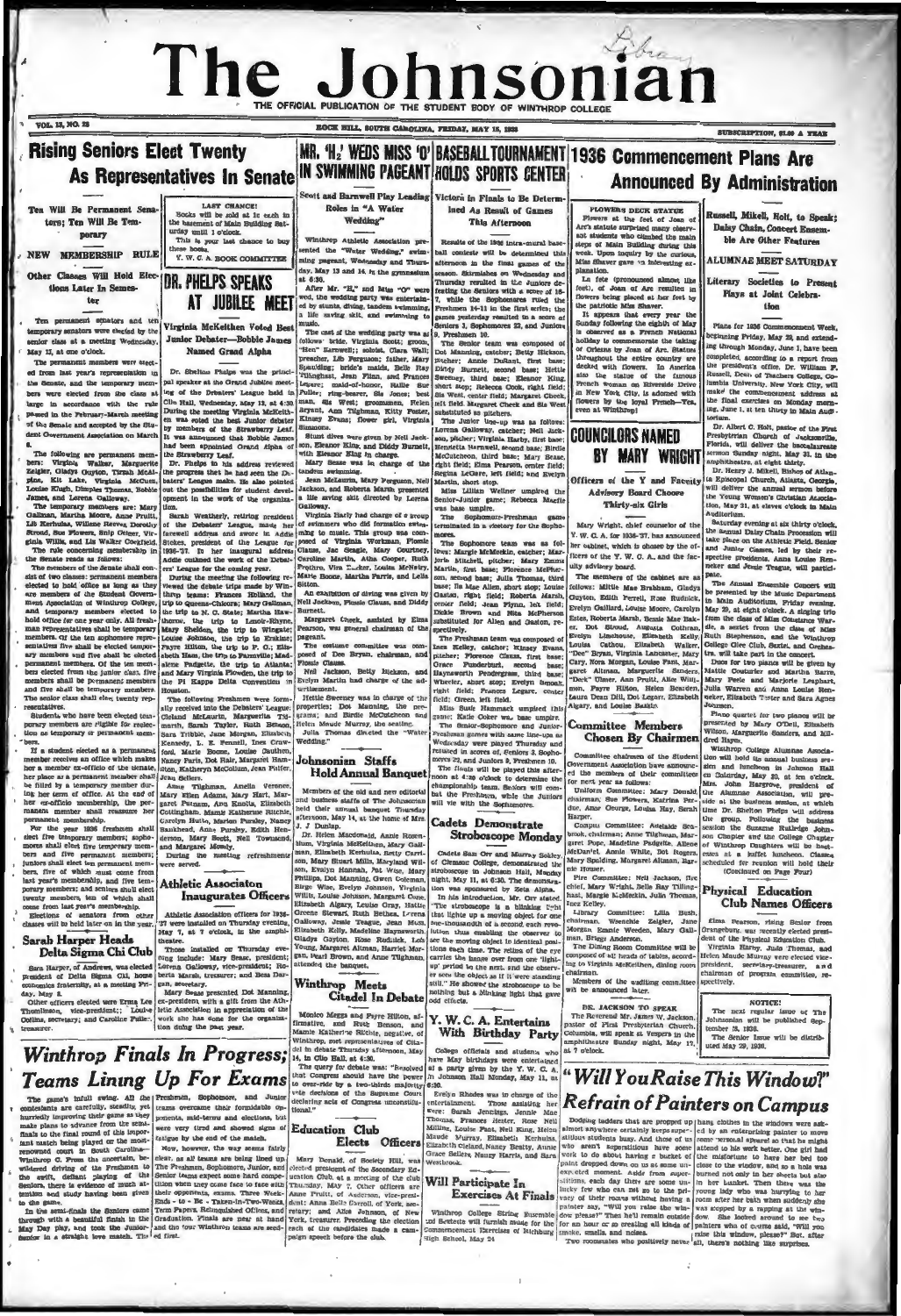| THE JOHNSONIAN |  |
|----------------|--|
|                |  |

#### THE JOHNSONIAN ISSUED EVERY FRIDAY

ing the Regular Sension The Official Organ of the Student B Winthrop College, The South Carolina College for Woman ion Price (regular e \$1.08 Per Yes  $41.80$  Pm

**Helpe Rates on Arm** 

ed as second-class matter November 21, 1923, under the Act of M 1879, at the postoffice in Rock Hill, S. C.



| <b>BUSINESS STAFF</b>                                              |  |
|--------------------------------------------------------------------|--|
|                                                                    |  |
|                                                                    |  |
| BIRGE WISE _____________________________Assistant Business Manager |  |
|                                                                    |  |
|                                                                    |  |
|                                                                    |  |
|                                                                    |  |
|                                                                    |  |

**REPORTERS** 

attic Greene Stewart, Ruth Bethes, Mary Galiman, Lorena Galiway, Jean-Moss, Ettabeth Kelly, Madelhoe Haynaworth, Gladys Guyton, Roze Rudnick, Lois Young, Margert, Aliann, Harviet Morgan, Roze Rudnick, Lois Young, Margert,

#### **FRIDAY, MAY 15, 193** WHY THE DELAY?

What's the matter with the election of our marshals for next year? Why is there such a delay in choosing fourteen Juniors who "have never been conditioned on their work or have never been<br>restricted"?

Is there any lack of girls who qualify?<br>We know the answer: the surfame

We know the answer: the system of selecting marshals is<br>clumsy and outdated. The committee for choosing marshals has so many restrictions placed upon it that its hands are tied; it is hindered in its choice by lack of intimate knowledge of the girls;

interance of the high standards seems impossible.<br>But the very prestige attached to the position of marshalship<br>is lost some of its glamor. The basic principle that made marmas some or the guation. The users principle read and all phone can also a shale<br>hip an honor was its bestown on a group selected from the entire Junior class; today marshals are chosen from a small group<br>who are intereste activities—the literary society.<br>We realize that marshalship is not the distinction it once was

we reaute that internationally is not the uniformal to the extended prove that the present system of choosing marshals has become entangled prove that the present system of choosing marshals has become almost inferencies. cient and truly representative

#### A BROWSING ROOM

Last year in a poll conducted by The Johnsonian, reading was<br>voted the most popular pastime of Winthrop girls. This vote shows views a more presented in reading for pleasure. In our library a step has been made to promote this interest by softing aside a room for those who wish to read for pleasure. This room, however, is furnished with only a bare table and four straight chairs, such as are found throughout the library. Can't **From the contract of the filtre set of the set of the set of the set of the set of the straight chains are from the set of the straight chains are from the straight chains are from the straight chains are found throughou** wish to spend their leisure time in reading?<br>In many colleges and libraries there are browsing rooms. In

in many comes and three comes are found large confortable chairs, interesting pictures, and attractively bound books. Such rooms provide a cosy, comfortable place for those interested in reading. Can't we have such a browsing room in our own library?

#### **BROAD-MINDEDNESS**

Frequently we are given the advice "Be broad-minded!" And quite good advice it is, indeed, if, when followed, it enables us to see and rangest the other person's point of view. But when we try see and rangest the other per Since we are not all geniuses, it is necessary for us to restrict our-<br>selves to the few fields to which we are particularly suited. This<br>restriction, of course, should not be of such a nature that it would reasteroint, a course, movem in the boat state and have nothing to do with any other. It does mean, however, that we should not spread ourselves over so many fields and, consequently, in so thin a ourselves over so many neusa and, consequently, in so time a<br>"layer" that we would become a "jack of all trades and a master of<br>none." Admittedly, versatility is an admirable characteristic in<br>anyono. But, unless one is mo the can never excell merely hobbies. For experience has shown that "deep water does not stagnate; shallow does, before it evaporates."

Famous Harvard<br>Teacher Resigns France Gives Award<br>To French Fraternity

 $H = (APP)$   $-$  George group of scholars which have<br>ghit glory at its particular point in the last half contary, will Zen<br>near a we another class with his hell-kin<br>lant expectiton of English literature source which is<br>leading with, or the tempe

disturbance. <br> He gave help hat lecture on May 1, He gave help had the resignation is effective September of 180, the<br>sector . Member of the class of 180, we<br>widthy core with the class of 180, and a captedly for<br>some shal

Dre Advertis

 $m = \frac{1}{2}$ Cambridge, Mass. - teary - www.southerney does of the high standards maintaned<br>Lyman Elitteries, hast of the famed tion of the University of Wisconsin Maison<br>group of echolates which brought glory at the University of Wis

**Hash House Hur.**<br>Nine little hamburgers

Sitting on a plate; They the

they were ate.<br>-Los Angeles Junior Collegian.

## **DEAR JUDY**

Grab a chair breause you've got a ock coming to you! I made the staff But there's a catch in it. Now instead nd worry about, they throw four at

and warry about, they through four at the second term of the second term of the second and the second term of the second term of the second term of the second term of the second term of the second term of the second term me. For one of 'em I find my-alf dash

paper,<br>save paper<br>"les rer doing that one over. Don't long for the life of a newspaper woman!<br>Just found a ride home for the hol

av. Phone Mi ma and wring pe casy. Prome beams and writing permis-<br>soon from her before she who expects<br>what's happening. Hope she expects<br>me. I have just remembered that I

forgot to pack my toothbrush. Probably<br>I'll leave it in the end, because when I get out of this class. I have to get pe

hission from the Dean, hunt my hat<br>nd persuade Missle that she can't go We had one little girl up here that

or some besuitful flowers for Mother's

lovely news art those

Another Open Letter **To Anybody** 

Well, I've changed my address and the Johnsonian Well. I've changed my address. I'm<br>solve sitting in The Johnsonian office wering a mang and<br>is condition that the relation of the balance rate of the relation<br>of the relation of the relation of the relation of the state<br>i

Have you ever glanced up and sud<br>lenly found yourself looking at nothing denly found yourself looking at nothin<br>but miles and miles of space-greep<br>site ches of vague, empty space? This<br>what 'The Johnsoninn staff sudder<br>realized would be confronting the St ace? That's nting the Stu The Law Commons or empty space<br>that must be filled by whom? III have at least<br>this up long enough I'll have at least<br>two.) The Editor must run down to<br>meet her clogging test. Yet we all know it would be detrimental to her already precarious reputation if we allow four<br>columns of great big empty space to

precarious reputation it we allow noir<br>from the control of general particles of general single space. The<br>state of the state of the state of the state of the state of the<br>state of the state of the state of the state of th  $\sim$  can be start we have solved the particular behavior of particular layer start in the start of the start of the start of the start of the start of the start of the start of the start of the start of the start of the s et lokes of th Apry .,  $erez$ .<br>Dø dy appreciates naturalized **very!**  $\frac{1}{2}$  $\overline{a}$  is the doesn't Dorotky Dix advocate natural-<br>maginary chemical conductions are discussed in the constant and when it one constant<br>and and matural and matural best of the star at this moment thinking, and of<br>the star at this mome round ne unnatural to break the Etimology<br>hardy men to break the Etimo-but it could be braten.<br>he, however, remains dead-n<br>who's trying to break it. ok brave an Hindenburg<br>En A dead

es of employment this June are<br>ses botter than they were a

This is the time of the year when on the staided of contoo pantry to meetate with much a Iv find with the fact that no day has more than twenty-four hours and at least With this in mind we begin to fear that parallel for five subjects, a term<br>paper, and a notebook full of experiments can not be finished in two week.<br>Notwithstanding the rush, if we has ment can not be musned in two weeks.<br>Notwithstanding the rush, if we had<br>known that on Wednesday afternoon.<br>Dr. Wheeler and Dr. Scott were playing tennia, they would co an aquento.<br>as Rudnick has got me  $R$ ome at least four di

a beige pocketbook and a pair of gi  $\frac{1}{2}$ little beyond her, so she eats her n and waits for a bargain

The other day Mary St oldius's new was posted for a special, lal. but wh n ut and that Mrs. Jennings wanted to talk to her and thought that would bring her around Alice Johns on got notices of studen overnment installation for a week out ever finding out what it was all about, and when she was supported by dubbed president of the ser was playing around in Fe

And a THE LART OF THE BLIE SPEC **TATOR** 

The time has come-yes, a -yes, at last the revelation of the character im-<br>permeation of the character im-<br>premeation of the Bias Specialor, True, she has had some asystem assistants<br>anon, but the Specialor, as used, will her one of us never<br>more. Bo with her scter im

mere acquaintance.<br>
There are acquaint and the same state of Berger and the Day and the Caupan in the occupant of Berger tastes taster is the caupan between the sole of down unlate<br>thed for Lienta and her compared of the st of all she v

Sling a Little Lingo

By Associated Collegiate Press at every six months this departnt has to hire etymological experts

the newest expressions, otherwise the time would come when college paper would<br>The be incomprehensible to us.<br>latest lavestigations have pro-

iuced some excellent nuggets.<br>For cample, did you know that

"dilly" and "drip" all mean the same thing? In general they refer to male who just doesn't rate, who is punk, a washout, if you get our mear al they refer to ing. The corresponding term for a fe-<br>male of tha same type is "flatto," al-<br>though it is considered proper to use<br>"floozie."

conte."<br>And should a male find historic tied<br>such a woman, he is in a "tissy".<br>Couriching has been redefined as<br>suling the act of "pitching woo" or<br>suling such<br>or and considering the<br>phily syungy addission of much contents woo" or<br>ing the

temporary adolescent lowe, the expression appropriate.<br>A "whost folds of the expected in the label folds in may suddenly find be<br>there is a base for the local width means be has found by the the consequence<br>in the base of

™w Newest terms of en

Patronise Our Advertis

We Have Just the Ice Cream You Like Let Us Serve You **RIVERVIEW DAIRY** 

**PRODUCTS** 



Rustic Furniture-3 pieces ........\$16.95

**Jacobs Furniture Co.** 

at the University of Wasoccata Matson, contraction of the Euratosian Matson of the Euration of the Euration of the house of d,300 range of the Davis of any experiment has authorized a gift to the house of d,300 range when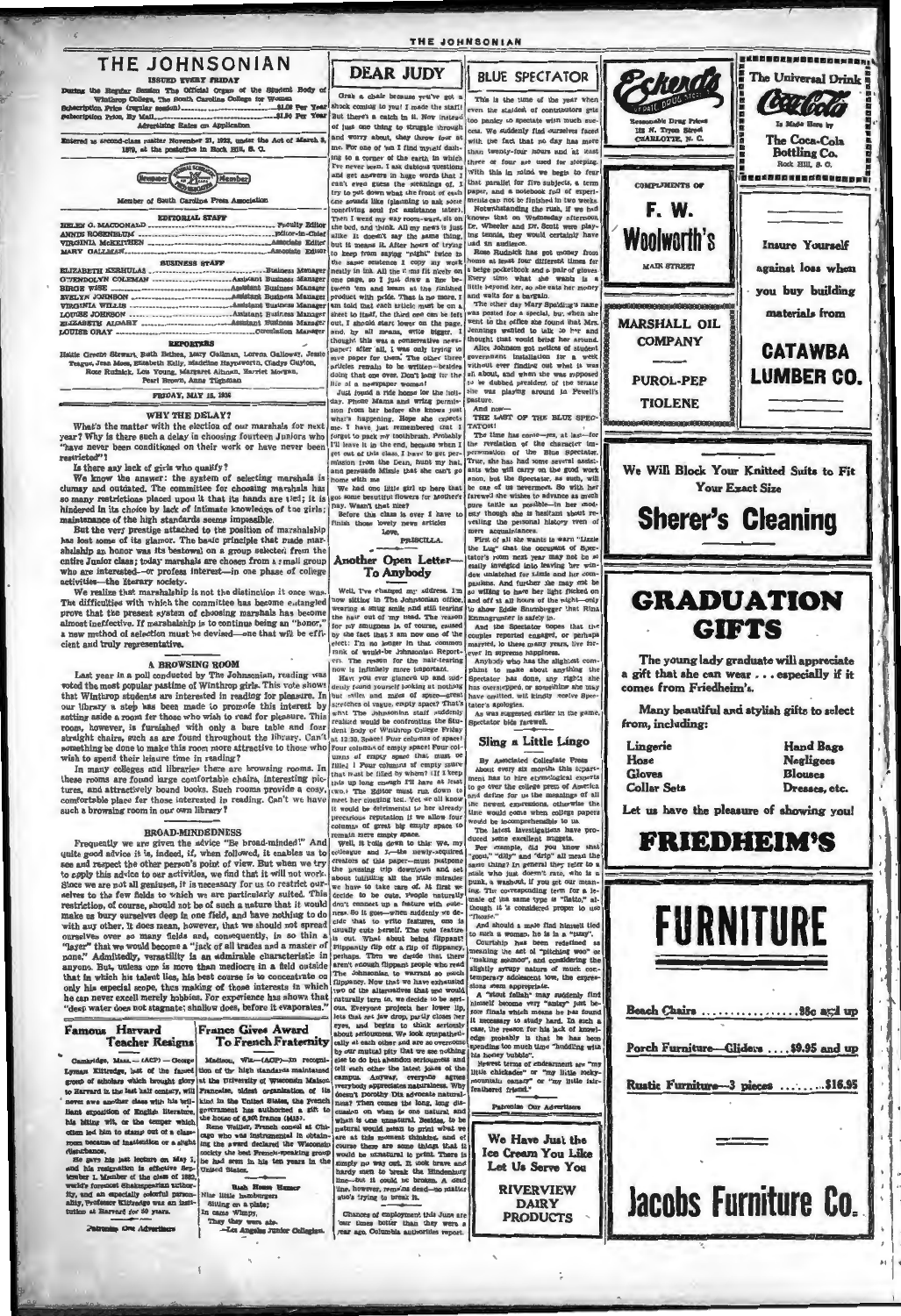**HITHER AND YON** We were a little precipitous in an cemeing that The Tatlers yould t

here May 8. Apolo des. We don't know how to apply the fol-

lowing joke from "Brooklyn College Vanguard," to Winthrop, but it's to od to keep:

## **Modern Youth**<br>andler: "Say, buddy, could you

pare a buck for a cup of coffee?"<br>B. C. Stude: "A dollar for coffee!

e: "Just will me yes or a at don't few to tell me h  $m$  to  $m$ 

## And we print this with the asset

Why is it professors can wear purpl

ad haircuts and costs the cokes, eigarettes, cold showers, and the

spharaid halftune —<br>wrong sim?<br>rousers too short and the color schem

Yet ränne in English beenawe of my<br> $\frac{1}{2}$  recent and the English beenawe of my sixplet scales, a<br>higher the Yellow Jacketts creek mathematical conductions and the figure<br>density when the mathematical creation of the Se

'bulling'', and other diversions<br>iny of us do it? We don't know

Here's something we gleaned from the Flurian<br>they're experience<br>that we are.)<br>Education cing the same situation

on and culture certainly at us. We dis ered this by artions of those few locked out of om Monday morning, Going on the assumption that all women<br>want to be beautiful, we suggest that ing on the assumption that all women<br>want to be beautiful, we suggest that<br>full-length mirrors be phoed at the<br>doors. We're sure that if those dear alsdoors. We're sure that if those dear als<br>ters could see themselves as others so n, they would coase their perform

affair

**State Forester Speaks** 

G. Naudain entertained the member<br>the local chapter at their couples.<br>home.

tes Our Ad

In Chapel Wednesday

term than the university and the term of the main term of the main term in the state of the state of the state of the state of the state of the state of the state of the state of the state of the state of the state of the

ed or expell ed.

ended or expelled.<br>It is also forbidden to play cards, ile. Zeta Alpha Elects<br>at to insult a student, And believe it Zeta Alpha F1026 727 not, yon can't even keep a mule or ne campus.<br>Be careful, don't shout "Rat" or

No carrius, don't about "Nat" of the expelied if the rules of the Unit<br>teach at a first year student or you<br>here enforced. Don't use tobaccust the campus, and above all, be same<br>the campus, and above all, be sure<br>get permi

The Florida Flambeau's Tattle column is outstanding by its absence Maybe its not a State college for Wom. en naper af

## **DUKE UNIVERSITY**

#### **SCHOOL OF NURSING** DUBHAM, N. C.

of the ority, Priday, May 5.<br>
(Amondaled Collegiate Press)<br>
(Amondaled Collegiate Press)<br>
(The halid at Princeton hores all about<br>
the halid at Princeton hores all about the prince of the prince of the<br>  $\frac{1}{2}$  at the v Distance and Cracket Market Park of Cracket and Cracket Distance Distance Distance Distance Distance and Cracket property of the state property of the state property of the state property of the state property of the prope ma, cto

orma, etc.<br>Catalogues and explication forms<br>thich must be filed before August<br>trat for admission September thir-

Uncrowded Roads To Wealth Cited

Strawberries And Ice Join List;

Minnesota Students

(By Associated Collegiate Press)

**URCTOWATER FOODS I O VV CALLIR CHEED**<br>
"Since that I cann my first monogri" ministary, Mr. Terry contributed along the value of the sign of twelve, I work-<br>
showly repeated AF. Terry, when quest- left on the to and make

#### First Waker-Upper<br>Improves Technique **Find Exams A Boon**

#### (By Associated Collegiate Press)

other common devices used by students in the throes of exam periods are Onrin, founder of the Veterans of Fu-

dependently a that its enact properties under the mass of the space case of sets near the mass of an expect in re-<br>
mass accelebis are empaticle as expect in re-<br>
mass accelebis are the space of the same properties and th

**Strange Answers Are** Given To Question

Addis Ababa, king of the Riffs, St Anthony Eden, capt in of the stricken liner, Dixle. Maxim Litvinoff, king of the Bulgariana, Nicholas Murray Butler, governor of Oktahome

**IVACEL ENGEREE RESISTANCE (By Associated Collegiate Press)**<br>Madison, Win-(ACP)-When Dean<br>Madison, Win-(ACP)-When Dean<br>to Improve a technique of World Half and the interpret<br>of the metric of the pressure of the central of Such were a few of the answers re we reset as the<br>b" by fraternity men.<br>Declaring that there was no proof<br>udent conduct was we reived from students in the school of journalism recently in a current event. test. Merrily conti uing their descrip an at any tion of the world about them, the fu is time. The Dally Cardinal, stunews-gath ms revealed fu dent paper, decried the attempt of the<br>dean to extend comtrol over student

Sir Samuel Doare is o he French fleet. Richard E. Byrd re greens reest. Encounts at most refer that the conservation<br>tands for the Illinois Conservation<br>amp, "a branch of the C.C.C." Mickey Cochrane is a professional swimmer<br>and diver. Fred Perry is an intrepid<br>Arctic explorer. J. Edgar Hoover is a<br>former president of the United States and has just completed a<br>"The White House Gang. led a book er -The Dail Northwestern

Town Girls Are<br>Guests Of College

Approximately twenty Winthrop students from Rock Hill, were guests in<br>the college dormitories on Faturday<br>night, May 9. Thi ougo arrangements made with

1936-'37 Officers Mrs. Sarah MaBryde, those students Mary Spaulding was elected president Mary Spaulding was sisted presument of Zeta Alpha; Stars Earper, vice-president; Erms Lee Abundlinson, secretary;<br>and Mary Earper, treasurer, at a re-<br>and Mary Earper, treasurer, at a re-<br>cent meeting of the fraternity. spending the might in the college disling-half<br>rere guests in the college disling-half<br>for supper Saturday evening and<br>preakfast Sunday morning.

#### Program Of Music **Presented In Chapel**

Winthrop College Department of<br>Gusic was in charge of the Chapel pro-<br>mm Wednesday, May 13. The sextette<br>ang "The Rosaar" and "The Road to<br>fandalay." Minnis Greene Moore, or-<br>mint, played "The Squirre!" and "The ALUMNAE SPONSOR FESTIVAL<br>The Winthop Daughters of Orange<br>burg sponsord a festival 1 id by the<br>EUM Avenue and Mellichamp school<br>of the otty, Friday, May 6.

> **Young Democrats To** Give Bowery Ball

The Young Democrata' Bowery Ball<br>will be held in the gymnasium Satur-3.<br>day, May 18, at 9:30.<br>Admission will be ten cents for deno-<br>ers, and five cents for spectators.

SEXTETTE SINGS<br>Winthrop College Sextette sang for a<br>Hospital Day program given at St.<br>Phillip's Marcy Hospital, Tuesday aft-<br>Phillip's Marcy Hospital, Tuesday aft-<br>gracon, May 12, at 3:30.

nise Our Adv

nen for the Furm Credit Bureau have one of those highly scientific intellisuce on some many memasine interesting<br>subjected. Up to a few days ago, these<br>tes's included a couple of catch questhe kind that or uons-the kind that comment<br>wered. You proved you had b<br>not trying to answer them. All cording to plan until a Unive n. All went  $m$ ltw $\alpha$ toronto to plan mind in Oniversity of He was asked the two ovest  $\overline{a}$ to the horror of the sc swered them both. Here they a his az "How long," read the qu now sumplies of string?"<br>"A piece of string," said the bright<br>boy from Towa, "is twice the distance<br>botween the center and either end."

Graduate Answers

**Impossible Queries** 

Out in Omaha, the officials who hire

Think that one own "How far," re d the second question, 'can a dog run into the woods?"<br>To w.vich the young Iowan answered: To when the young rowan unswered<br>what way into the woods. After that, he is running out of<br>the woods." The joke was on the sele

Junior Forum Gives **Party To Sophomores** 

ed th The Ju nior Forum

 $\frac{1}{2}$  are Jumar Forum entertained the Sophomere class at a party Monday May more change and a dancing were childwed and refreshments were levered. What to Give! A Portrait from **IVEY'S**  $\overline{u}$ 



olesale price **Rock Hill Hardware** 

es to Win-

baga. Wholes

# Company WINTHROP COLLEGE **SHELTON PHELPS, President**

W. O. Wright

**HIBO-ODY and HAIR**<br>CUTTING PARLOR

138 Trade St.

"Flowers

For Madame"

They Are Always

Appreciated

**KIMBALL'S** 

**FLOWER HOUSE** 

BREAKERBHESECHCKERBY

For Summer

Evenings

Porch and Lawn

Furniture

**BASS** 

**ENASS**<br>FURNITURE CO.

**CRU** 

**ESSEKCHERHONOSK** 

Conveniently on the

corner. Stop for a hot

dog at

**ADAM'S LUNCH** 

**STAND** 

**Let Flowers** 

Say It

**REID'S FLOWER** 

**SHOP** 

**Hardaway-Hecht** 

**WHOLESALE** 

**GROCERS** 

**CHARLOTTE, N. C.** 

er I'n Summer F<br>heer Male<br>S1.98 **Market Des Des Siers**<br>Rayles Departement Siers<br>The STATE BOOK RESIDENCE DES STATES

 $rac{5}{4}$ 

Courses for College Students, Teachers, Supervisors, and

Instructors.

### TEACHERS MAY ENROLL FOR SIX WEEKS

For Further Information and Catalogue Address-WILLIS D. MAGGINIS, Director **Rock Hill, South Carolina** 





THE JOHNSONIAN